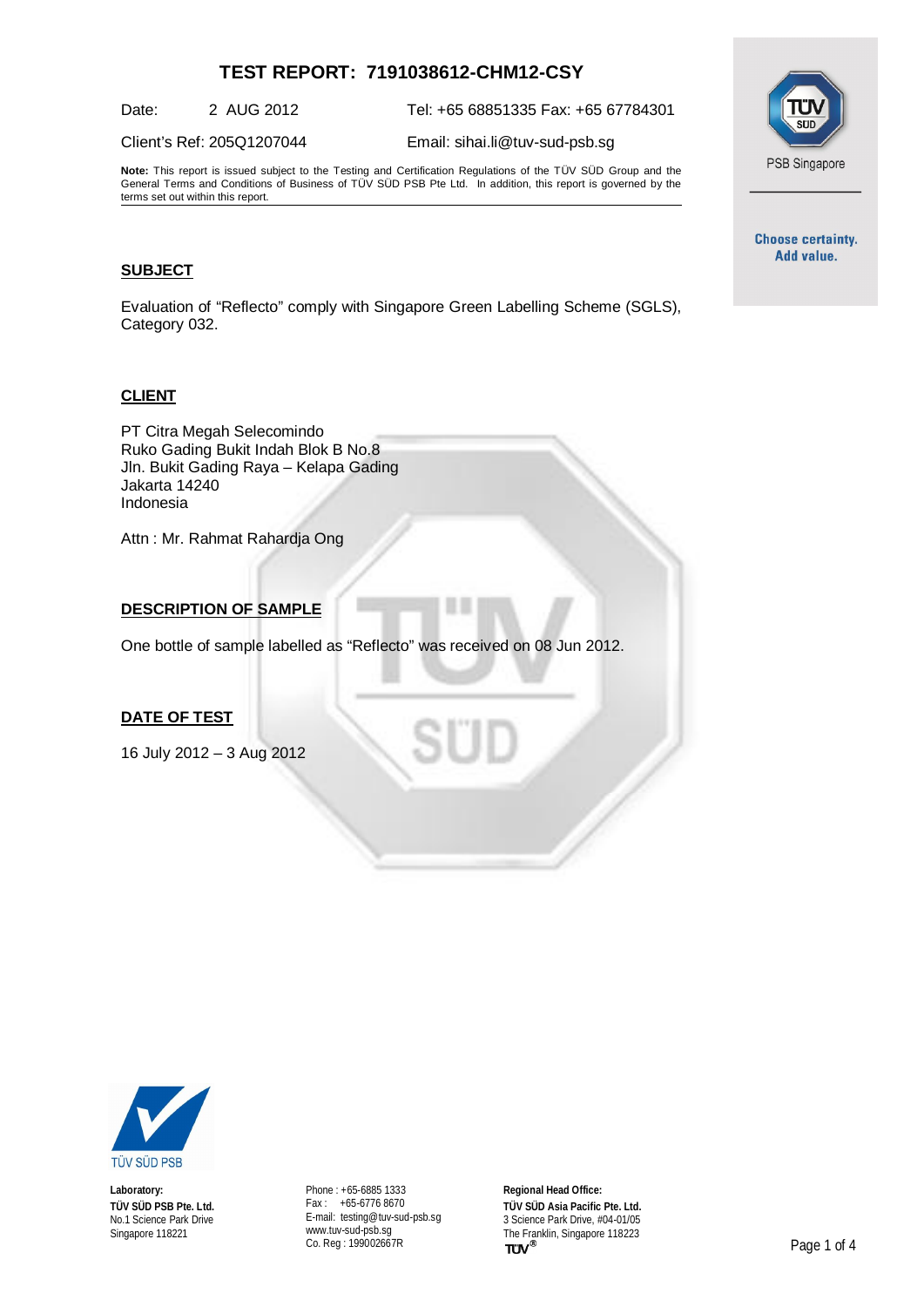## **TEST REPORT: 7191038612-CHM12-CSY** 2 AUG 2012



## **METHOD OF TEST**

The sample was tested in the "as-received" condition.

|    | <b>Test</b>                                                  | <b>Method</b>                                                                                                                                           |
|----|--------------------------------------------------------------|---------------------------------------------------------------------------------------------------------------------------------------------------------|
| 1) | Formaldehyde                                                 | The sample was analysed by UV-Vis Spectrophotometer<br>using Acetylacetone as reagent.                                                                  |
| 2) | Mercury, Lead, Cadmium and<br>Chromium                       | The sample was digested in inorganic acid, followed by<br>analysis using Inductively Coupled Plasma Atomic<br>Emission Spectroscopy (ICP-AES).          |
| 3) | Flash point @ 61°C                                           | By Seta Flash.                                                                                                                                          |
| 4) | Volatile organic compound<br>content                         | By BS EN ISO 11890-2:2006, Paints and varnishes -<br>Determination of volatile organic compound (VOC) content<br>- Part 2 : Gas-chromatographic method. |
| 5) | Halogenated solvents<br>Aromatic solvents<br>Epichlorohydrin | By Gas Chromatograph -Mass Spectrometry (GC-MS).                                                                                                        |
| 6) | N-methyl pyrrolidone                                         | By Gas Chromatography with Flame Ionization Detector<br>(GC-FID)                                                                                        |
| 7) | Alkyl Phenol Ethoxylates                                     | BS3762: 1990 Analysis of formulated Detergent                                                                                                           |
|    |                                                              |                                                                                                                                                         |

## **SUMMARY OF TEST RESULTS**

The summary of test results for "Reflecto".

| <b>Item</b><br>No. | <b>Test</b>                                       | <b>Result</b> | <b>Method</b><br><b>Detection</b><br>Limit | <b>GLS032</b><br><b>Criteria</b> | <b>Inferred</b><br><b>Remark</b> |
|--------------------|---------------------------------------------------|---------------|--------------------------------------------|----------------------------------|----------------------------------|
|                    | Formaldehyde Content                              | Not Detected  | 0.1%                                       | Not Detected                     | Pass                             |
| 2                  | Heavy Metals: Mercury,<br>Lead, Cadmium, Chromium | Not Detected  | 0.01%                                      | Not Detected                     | Pass                             |
| 3                  | Flash point @ 61°C                                | No Flash      |                                            | $>61^{\circ}$ C                  | Pass                             |
| 4                  | <b>VOC Content</b>                                | $21.4$ g/L    | $2$ g/L                                    | $< 50$ g/L <sup>*</sup>          | Pass                             |
| 5                  | Halogenated solvents                              | Not Detected  | 0.1%                                       | Not Detected                     | Pass                             |
| 6                  | Epichlorohydrin                                   | Not Detected  | 0.1%                                       | Not Detected                     | Pass                             |
| 7                  | Aromatic solvents                                 | Not Detected  | 0.1%                                       | Not Detected                     | Pass                             |
| 8                  | N-methyl pyrrolidone                              | Not Detected  | 0.1%                                       | Not Detected                     | Pass                             |
| 9                  | Alkyl Phenol Ethoxylates                          | Not Detected  | 0.01%                                      | Not Detected                     | Pass                             |

a di popola

\* For Water Based Coatings (Matt or Low Sheen)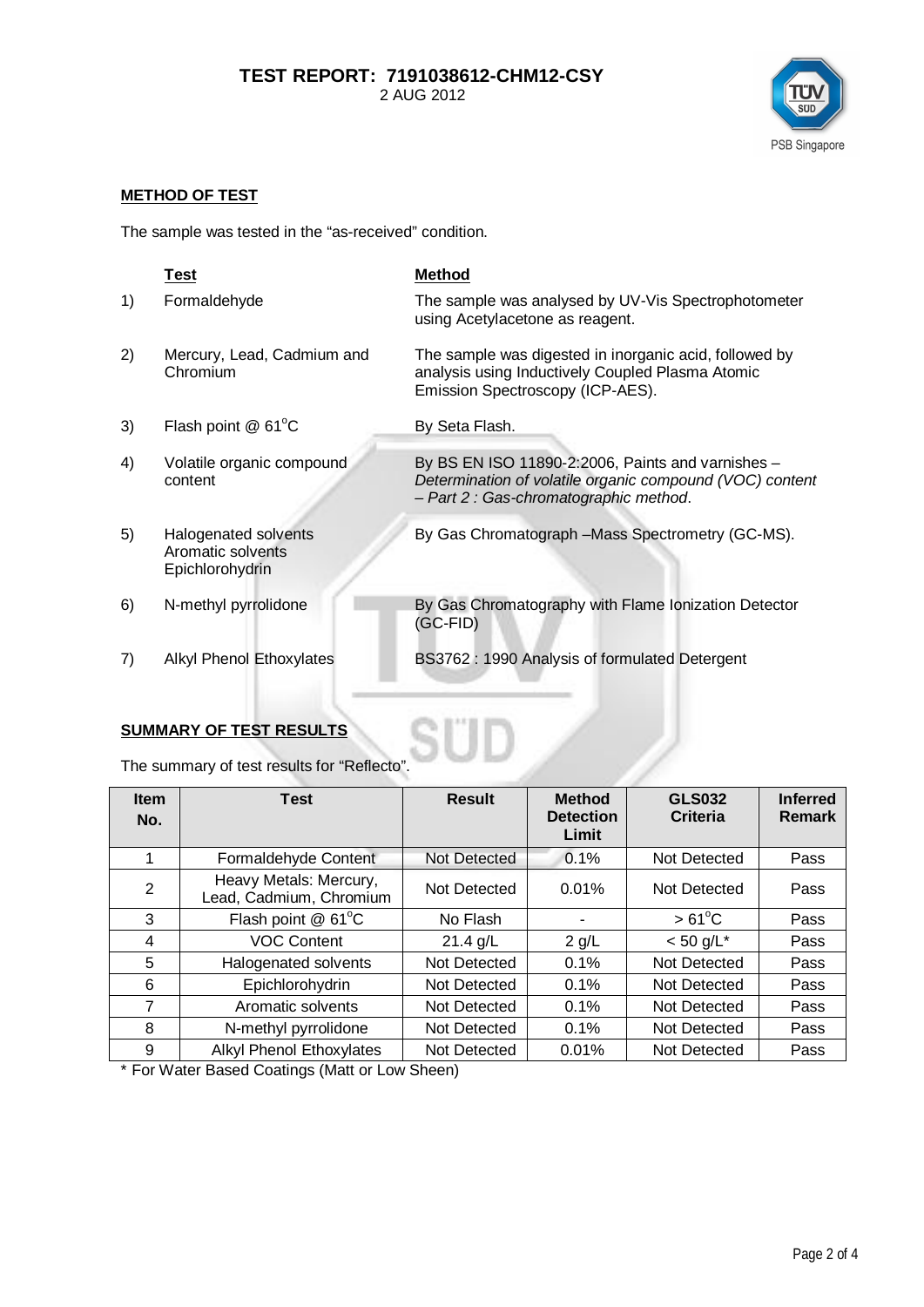

### **RESULTS**

Table 1 : The Formaldehyde results for "Reflecto".

| Test                 | Result       | <b>Method Detection Limit</b> |
|----------------------|--------------|-------------------------------|
| Formaldehyde Content | Not Detected | $0.1\%$                       |

Table 2 : The Elemental results for "Reflecto".

| <b>Test</b> | <b>Result</b> | <b>Method Detection Limit</b> |
|-------------|---------------|-------------------------------|
| Mercury     | Not Detected  | 0.01%                         |
| Lead        | Not Detected  | 0.01%                         |
| Cadmium     | Not Detected  | 0.01%                         |
| Chromium    | Not Detected  | 0.01%                         |

Table 3 : The Flash Point results for "Reflecto".

| Test               | <b>Result</b> |
|--------------------|---------------|
| Flash point @ 61°C | No Flash      |

Table 4 : The Volatile Organic Compound (VOC) content for "Reflecto".

| ™est                         | Result  | <b>Method Detection Limit</b> |
|------------------------------|---------|-------------------------------|
| VOC.<br>Content <sup>a</sup> | ີ<br>Q/ | ` a/L                         |

a) Volatile organic compound (VOC) means any organic compound having an initial boiling point less than or equal to 250°C measured at a standard pressure of 101,3kPa.

b) The result was calculated based on the specific gravity = 1.28Kg/L provided by the client

Table 5 : The analytical results for "Reflecto".

| <b>Test</b>                     | <b>Result</b> | <b>Method Detection Limit</b> |  |
|---------------------------------|---------------|-------------------------------|--|
| Halogenated solvents            | Not Detected  | 0.1%                          |  |
| Epichlorohydrin                 | Not Detected  | 0.1%                          |  |
| Aromatic solvents               | Not Detected  | 0.1%                          |  |
| N-methyl pyrrolidone            | Not Detected  | 0.1%                          |  |
| <b>Alkyl Phenol Ethoxylates</b> | Not Detected  | 0.01%                         |  |

**MS CHOO SEOW YAH** for **DR LISIHAI** TECHNICAL EXECUTIVE AVP / SENIOR CHEMIST

MICROCONTAMINATION DIAGNOSIS CHEMICAL & MATERIALS